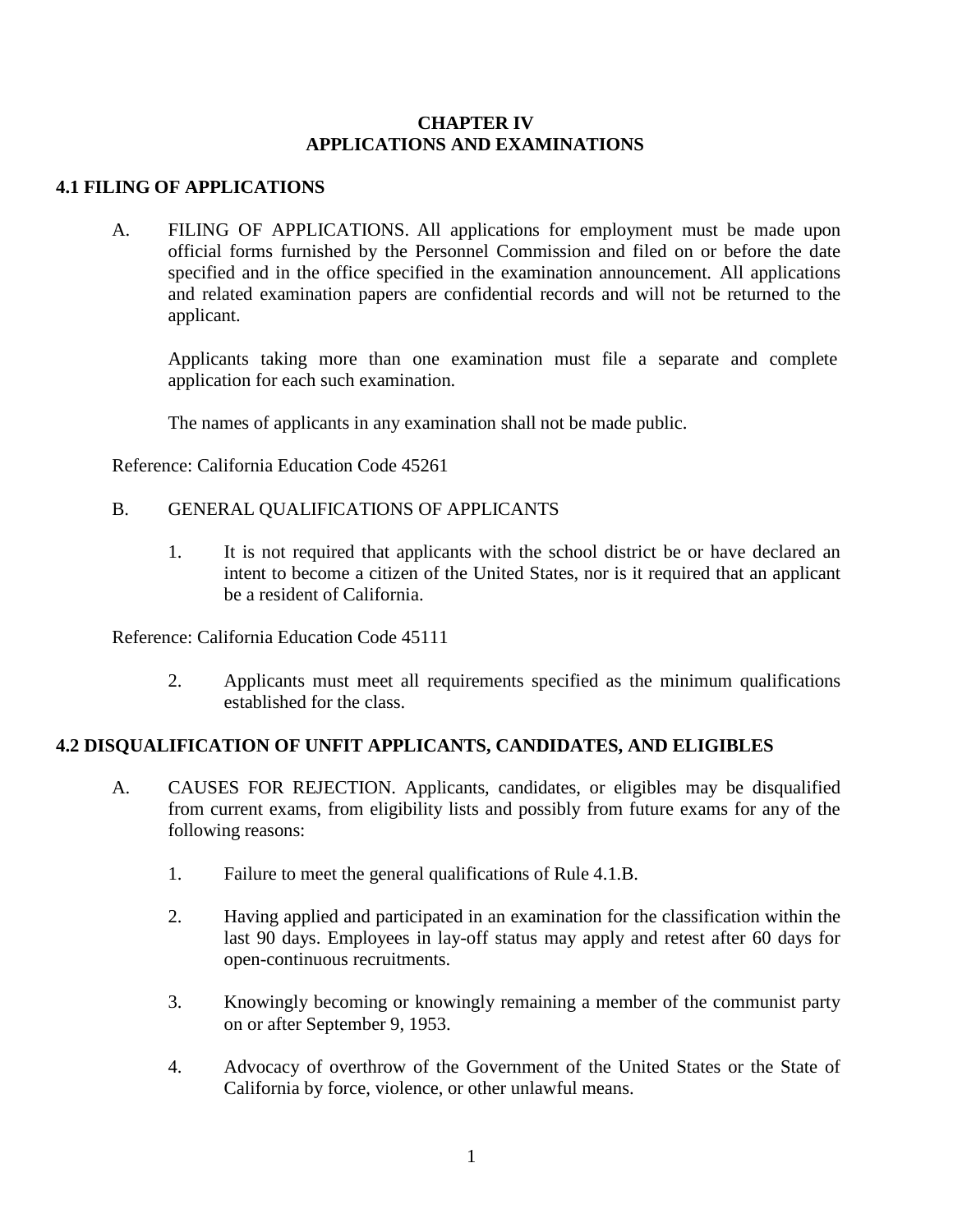- 5. Conviction or a plea of guilty or *nolo contendere* (i.e., I do not wish to contest) in court to a charge of moral turpitude, violent felonies or any sex offense, or mistreatment of children.
- 6. Presently continuing to serve a judicially imposed sentence including a probationary period for a conviction, unless the District waives this subsection.
- 7. Criminal, infamous, dishonest, immoral, or disgraceful conduct according to standards approved by the Commission.

The following definitions apply to the words in the preceding paragraph:

- Criminal Conviction of crime(s) specifically set forth in the Education Code as causes(s) for rejection or termination or a pattern of willful disregard for the law as demonstrated by a history of convictions for misdemeanors, and crimes lesser than those specifically identified in the Education Code, and criminal convictions which indicate poor judgment on the part of the applicant.
- Infamous Crimes against nature.
- Dishonest Thefts, burglaries, deception, fraud, or acts intended to deprive lawful possession or ownership, or to obscure or confuse facts or issues.
- Immoral Sex offenses, including those set forth in the Education Code as causes for termination.
- Disgraceful Drunk, fighting, insulting, slandering, harassing, or unwelcome behavior; conduct involving violence, use or possession of a dangerous or illegal weapon, or making or inferring threats of violence or harmful acts toward a person or property and, including willful acts of pollution or contamination.
- 8. Making a false statement, misstating, or omitting a statement of any material fact on the application or other official documents.
- 9. Practicing any deception or fraud in connection with the Employment Application or in securing examination, certification, or appointment.
- 10. Failure to provide all required materials or to completely disclose all relevant employment information required at time of employment application, such as supplemental applications for employment, conviction information and court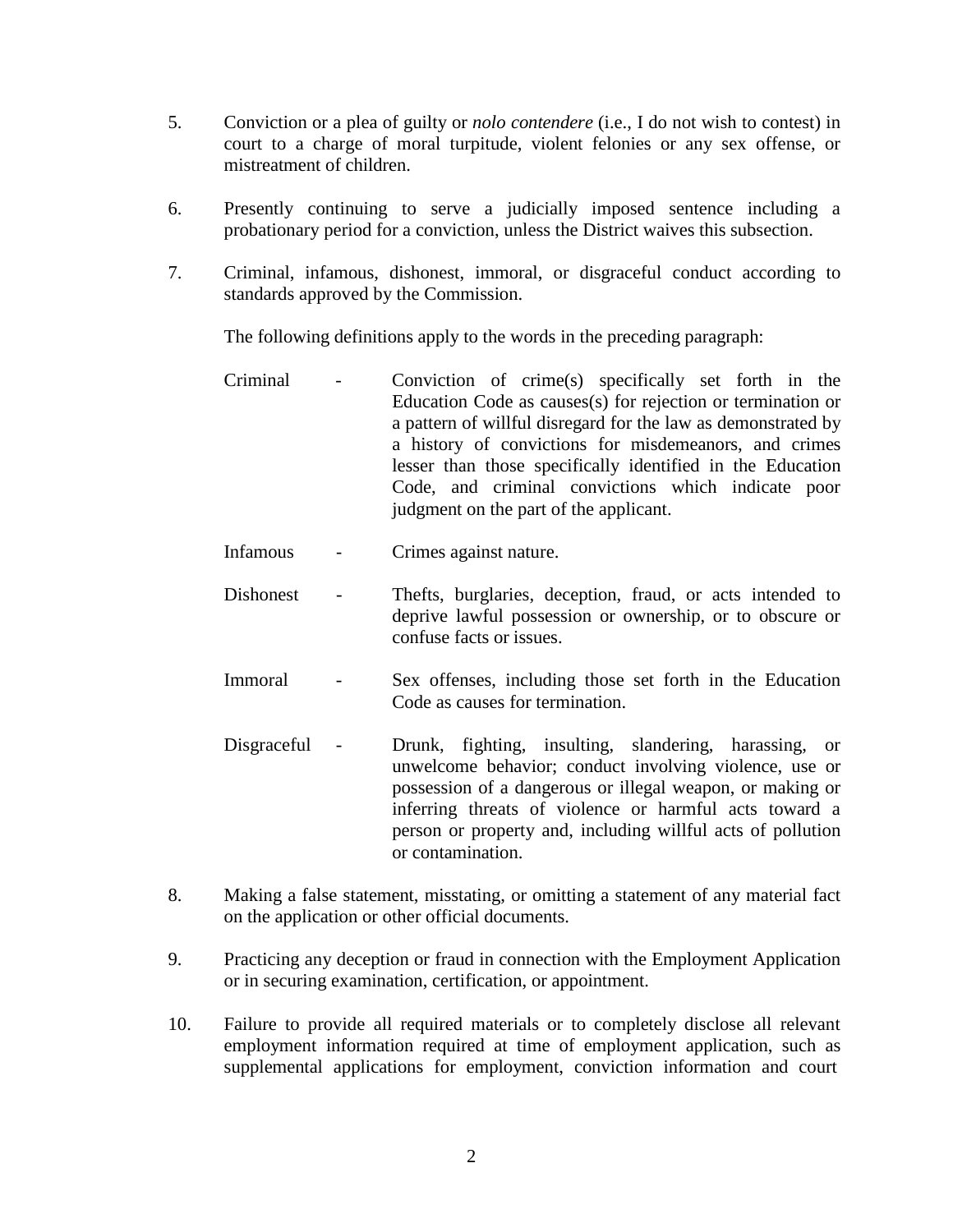documents, as specified on the job application, in the employment application package and/or Job Announcement bulletin.

- 11. Conviction of drug use and/or use of intoxicating beverages to excess, or sale, possession for sale, or transportation of controlled substances, dangerous drugs or narcotics, including marijuana, or the possession or use of narcotics other than marijuana.
- 12. Dismissal from a previous employment for cause, if the cause would have subjected the applicant to dismissal from the district.
- 13. Previous dismissal from Long Beach Unified School District unless the District waives this subsection.
- 14. A record of unsatisfactory or below standard service with Long Beach Unified School District or other employers even though separation has not occurred.
- 15. A record of an unstable employment history which demonstrates a lack of commitment to serve the needs of the employer.
- 16. A record of discourteous treatment of, or illegal, unwelcome, or inappropriate conduct or behavior toward the public, children, or of fellow workers, or any other willful failure of good conduct, which, if it had occurred while serving as an employee of the District, could be considered as tending to injure the public service. Health conditions causing the applicant to be incapable of performing the duties of the class to which he or she has applied.
- 17. Failure to report for and complete fingerprinting, or employment processes as required, or to report to duty after an assignment/start date has been offered and accepted.
- 18. Failure, after due notice, to provide information promptly for review of any of the reasons for rejection contained in this section, or to complete, expand upon, or provide documentation or details necessary for application review or employment processing.
- 19. Refusal to furnish testimony at a hearing or investigation before the Personnel Commission or Board of Education.
- 20. Refusal to sign an oath of allegiance for public employees or offices.
- 21. Reporting to work with, using, possessing, or being under the influence of any intoxicating controlled beverages or substances while on duty.
- 22. A demonstrated record or attitude of active discrimination against others because of personal characteristics prohibited by law, regulation, or policy.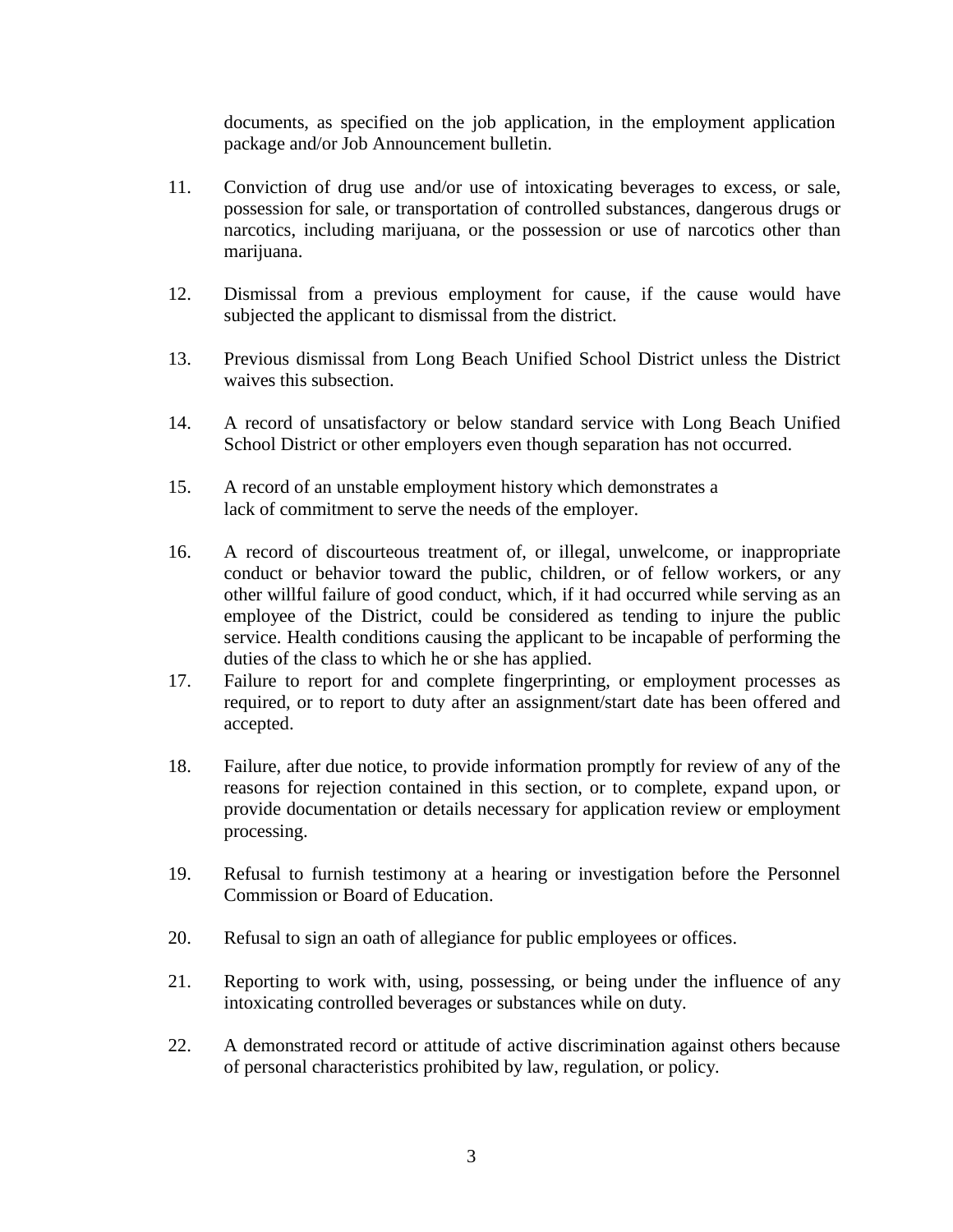- 23. A pattern of behavior demonstrating an inability or unwillingness to work effectively in a diverse employment environment.
- 24. A failure to meet the district safe driving record standard or a pattern of willful disregard for the law as demonstrated by a history of traffic offenses, including, but not limited to, license suspensions, driving without a valid license or without insurance and other traffic offenses.
- 25. General conduct detrimental to the good order and discipline of the classified service as demonstrated by recent and/or job-related infractions of any of the causes for rejection outlined in this rule.

Reference: California Education Code 45122.1, 45122, 45123, 45124, 45261, 45303

- B. APPEAL OF DISQUALIFICATION. Applicants, candidates, or eligibles who are rejected for any of the reasons enumerated in Rule 4.2.A, shall be notified in writing by Personnel Commission staff. The notice shall state:
	- 1. The reason(s) for the rejection.
	- 2. That, within five calendar days, the individual may appeal to the Executive Officer in writing for an administrative review, and that failure to do so makes the rejection final and conclusive.

If there has been an administrative review and the rejection is sustained, the individual may pursue the appeal to the Personnel Commission in accordance with Rule 4.9.

C. ACTION WHEN REJECTION IS NOT SUSTAINED. When a rejection is not sustained by the Executive Officer or the Personnel Commission, the Executive Officer shall institute immediate action to ensure the rights of the applicant, candidate, or eligible as though the rejection had not been made. However, appointments made in the interim shall not be disturbed unless they were fraudulently made.

#### **4.3 EXAMINATIONS**

A. HOLDING OF EXAMINATIONS. Whenever it is necessary to fill existing or anticipated vacancies in the service, or wherever an eligibility list in any class is about to be abolished in accordance with the provisions of the law and of these rules, or for any other proper cause, a list of eligibles shall be established for the class, ranked according to relative merits as determined by competitive examination given under the direction of the Commission.

Reference: California Education Code 45272

B. POSTING OF EXAMINATION ANNOUNCEMENTS. Announcements that applications are currently being accepted for examinations shall be distributed to offices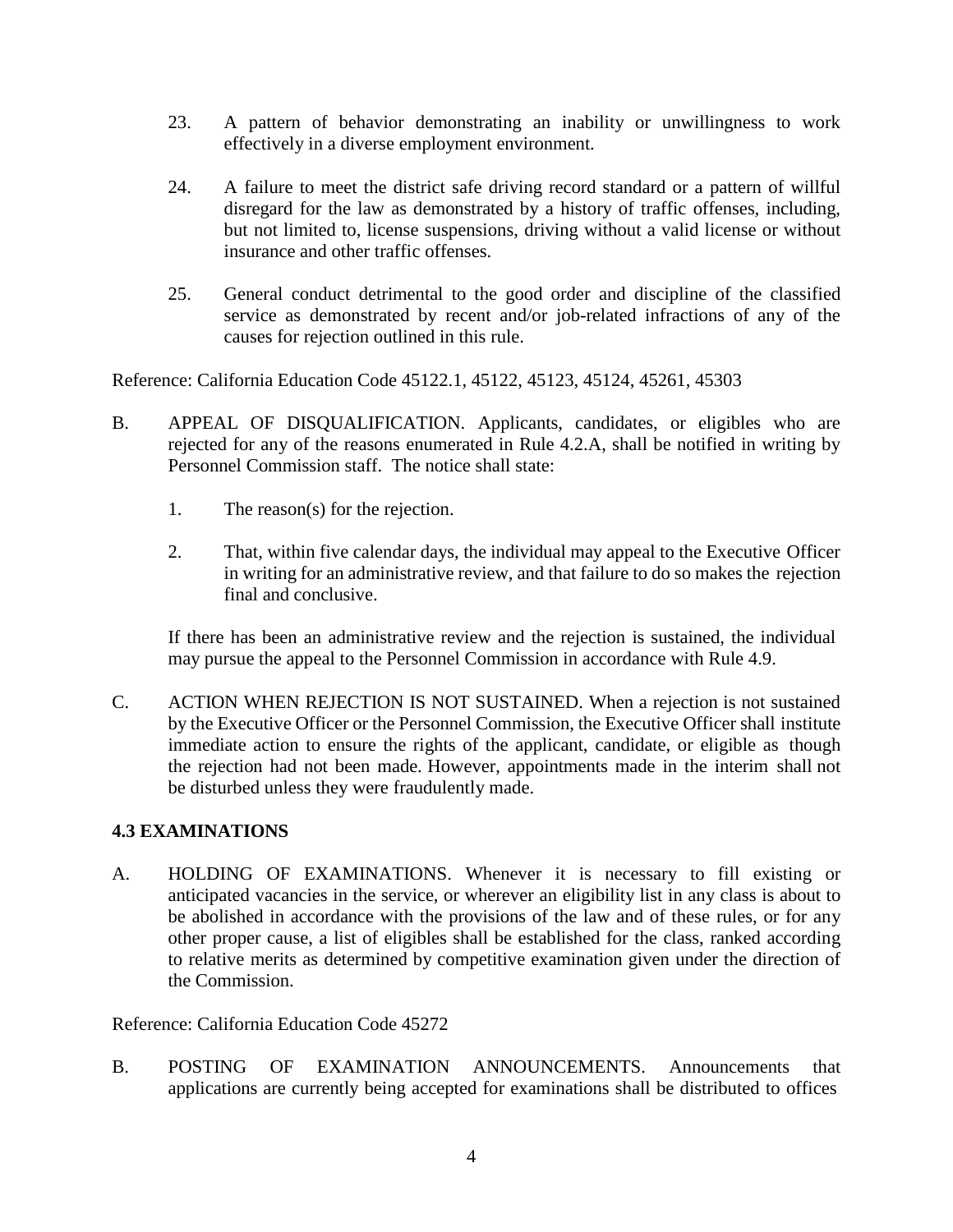and places of employment throughout the district and elsewhere as necessary to effect an appropriate recruitment effort.

- 1. The Executive Officer shall be responsible for issuing Job Announcement Bulletins to publicize recruitment and examination processes authorized by these rules. All Job Bulletins issued shall be ratified at the first reasonable opportunity at a commission meeting.
- 2. The person in charge at the office or place of employment shall be responsible for posting or displaying each Job Bulletin in a prominent location beginning with the date of its receipt and continuing until the last day of filing applications as set forth in the announcement. At least fifteen days of publicity shall be given each such examination.

Reference: California Education Code 45278

- C. PROMOTIONAL EXAMINATIONS. Whenever practicable, vacancies shall be filled by appointment from promotional eligibility lists. When in doubt, the Commission may order that a promotional examination shall first be scheduled, or it may order simultaneous promotional and open competitive tests.
- D. ELIGIBILITY FOR PROMOTIONAL EXAMINATIONS. An employee who has attained permanent status in the district and whose most recent performance evaluation was rated overall as satisfactory, is eligible to submit application for a promotional examination if he/she possesses the requisite qualifications as established in the class specification regardless of any current temporary or other kind of assignment. Persons on a current reemployment list are also eligible to participate in promotional examinations.

Reference: California Education Codes 45272, 45281, 45820

- E. SENIORITY CREDIT IN PROMOTIONAL EXAMINATIONS. Seniority up to a maximum of 20 years shall be weighted equivalent to ¼ point for each year of service for promotional and dual examinations. For the purposes of this Rule, an advance to a higher salary schedule for a related classification or an increase in compensation beyond the maximum fixed for the class in which the employee has been serving, shall be deemed a promotion.
- F. ATTENDANCE AND/OR PROFESSIONAL GROWTH INCENTIVE. An attendance incentive shall be added to the composite score of each promotional candidate competing in a promotional or dual certification examination. The attendance incentive shall be one point for each year of service in which the promotional candidate has had four (4) occurrences or less of sick leave used for each fiscal year up to a maximum of three (3) total points. Only the three most recent fiscal years can be used to earn attendance incentive points. An occurrence in this instance shall be defined as one full assignment day or days taken consecutively as sick leave.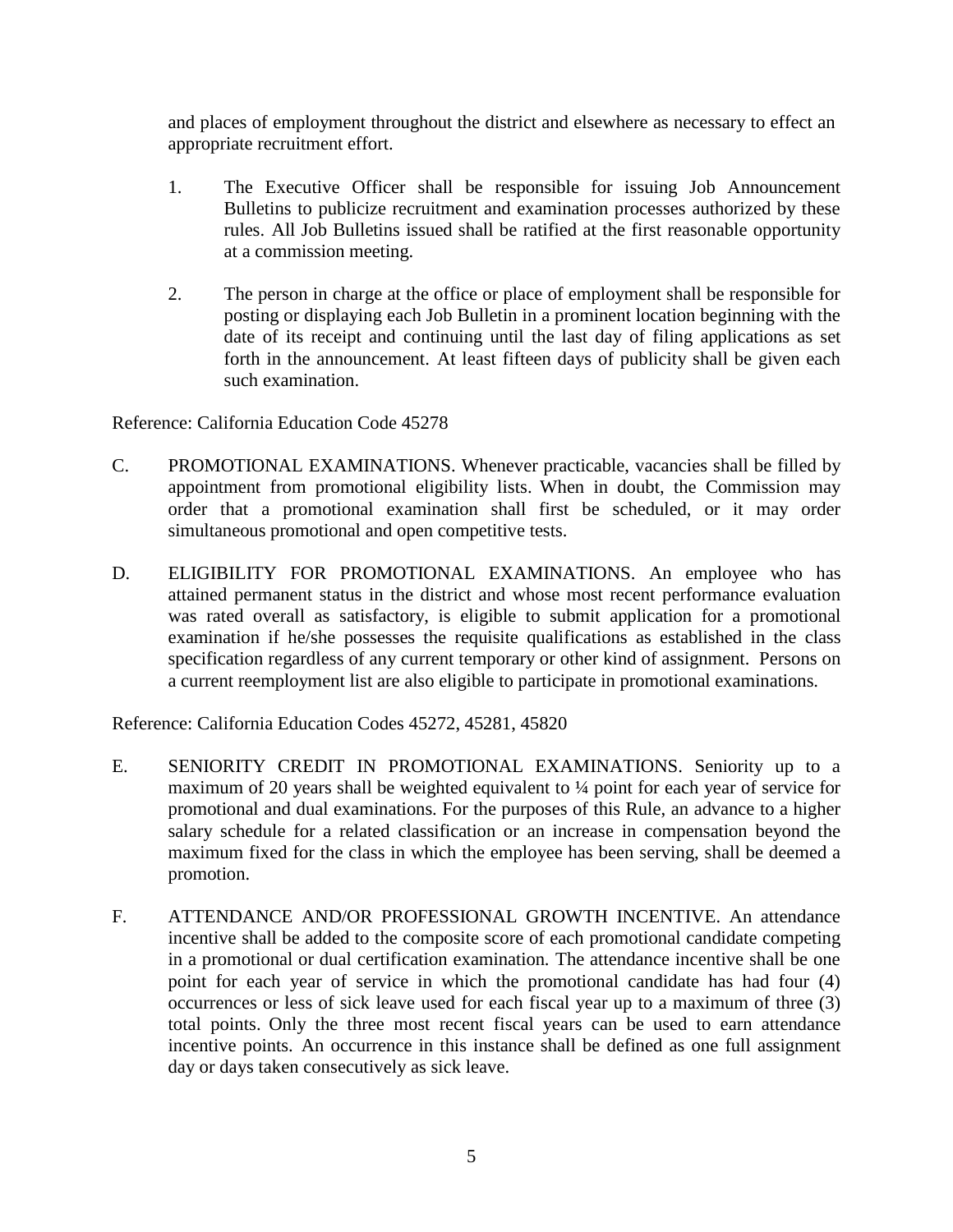A professional growth incentive shall be added to the composite score of each promotional candidate competing in a promotional examination or dual certification examination. The professional growth incentive shall be one point for each year within a two year period in which the applicant has successfully completed classes, training or seminars which would enhance his/her knowledge, skills and abilities in the promotional classification. A maximum of two (2) professional growth incentive points can be earned. Classes, training or seminars must have been taken and successfully completed within the last two years from the closing date of the recruitment.

The maximum attendance and/or professional growth incentive points a promotional candidate may earn is a total of five (5) points. Promotional candidates are responsible for providing proof of their attendance and/or completion of classes, training and seminars at the time of application but in no event no later than the application deadline. In circumstances in which there are multiple instances of sick leave use for FMLA,CFRA and IA, the matter will be considered on a cases by case basis by the administrator of the Personnel Commission.

G. CHARACTER OF EXAMINATIONS. Examinations shall consist of test parts that relate to job performance and, for example, may include such parts as a written test, performance test, technical oral examination, qualifications appraisal interview, evaluation of training and experience, in-basket exam, a structured group oral, a leaderless discussion exam, or other appropriate assessment elements.

Reference: California Education Code 45273

- H. CONDUCT OF EXAMINATIONS. All persons taking examinations for employment in the classified service shall be given the opportunity to compete in each examination under the same or similar conditions as every other competitor. The Executive Officer shall require examination security measures to be developed and followed as appropriate to maintain both candidate privacy and internal test security and integrity. No competitor shall receive or give aid or communicate with another competitor during the conduct of any examination. Any applicant or competitor who attempts to obtain or who obtains preferential treatment or substantive examination assistance by any means prior to, during, or following an examination may be disqualified from such a selection procedure and further consideration for employment.
- I. TIME OF ADMISSION TO WRITTEN EXAMINATIONS. Admission to the testing room or area for group written testing segments shall be up to and including the time announced. The doors to the examining area will then be closed and any further candidates arriving late will be denied admission to the examination.

#### J. TIME OF ADMISSION TO ORAL/PERFORMANCE EXAMINATIONS.

1. Admission to Oral Interviews, Performance Tests, or similar individual exam segments shall be at the time announced on the notice of Oral/Performance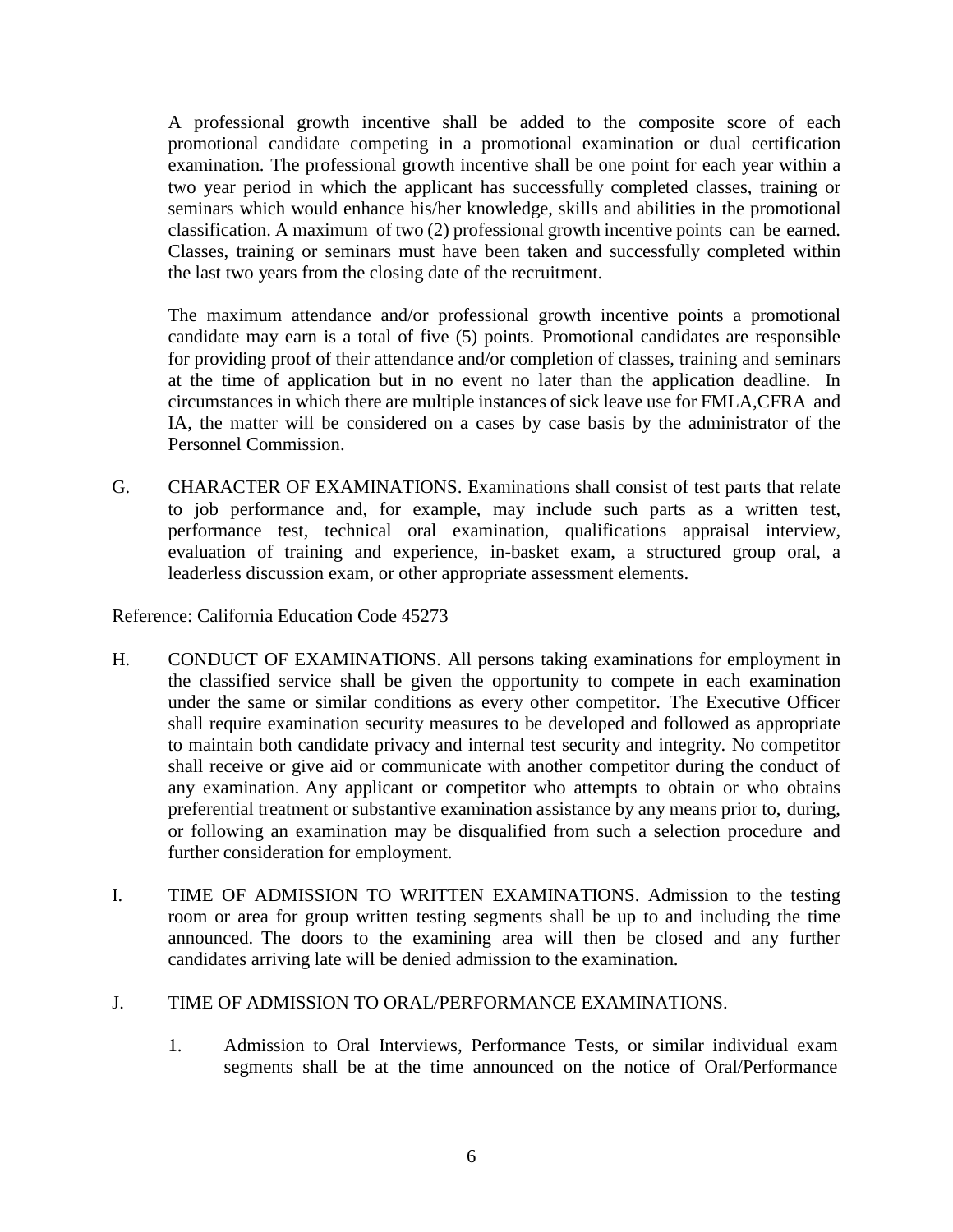Examination Card, unless the process is unavoidably running late, and then admission shall be as soon as possible following the established sequence.

- 2. A candidate who arrives after his/her scheduled time and could have been admitted to that exam segment on time had he/she been present on time, shall lose his/her right to that exam. However, if the PC Staff can easily arrange to accommodate the individual at a later time during the day, the late candidate may wait and that may be done following these guidelines.
	- a. No other candidate will be displaced from their allotted time or caused to be inconvenienced, unless voluntarily agreed to by that person.
	- b. The panel members are agreeable to work through their lunch/break period or stay later than the scheduled time and this does not work an undue hardship on them.
	- c. Another candidate does not show for his/her exam and the late candidate can be scheduled into the no-show candidates time period.
- K. EXAMINATION AFTER REJECTION OR DEMOTION. An employee with permanent status in a class who has been demoted from a higher class during probation, in accordance with Rule 7.3, or who has been demoted after attaining status in a higher class, in accordance with Rule 11.1, shall not be admitted to an examination for the class from which demotion occurred for one year after the effective date of the demotion.
- L. EXAMINATION AFTER SUSPENSION. An employee with permanent or probationary status in a class who has been suspended by action of the Board of Education, in accordance with Rule 11.1, shall not be admitted to an examination for the classified service for a period of one year from the last date of the suspension.

# **4.7 RESOLVING PROMOTIONAL/CONTINUOUS TESTING EXAM PROTESTS AND NOTIFICATION OF EXAMINATION RESULTS**

- A. RESOLVING PROTESTS INVOLVING PROMOTIONAL/CONTINUOUS TESTING EXAMS. In promotional examinations for classes for which continuous examination procedures have not been authorized, the review and protest period shall be held, and all protests resolved by the Commission, prior to a regular appointment being made from the eligibility list.
- B. NOTIFICATION OF EXAMINATION RESULTS. Notification of final individual examination results shall be sent promptly to the home address or email address provided by the candidates on or before the establishment of an eligibility list.

## **4.8 SPECIAL ADMINISTRATION OF EXAMINATIONS**

A. PROCEDURES. Selection procedures usually provide for only one administration of an examination or test part of the examination in order to maintain examination security and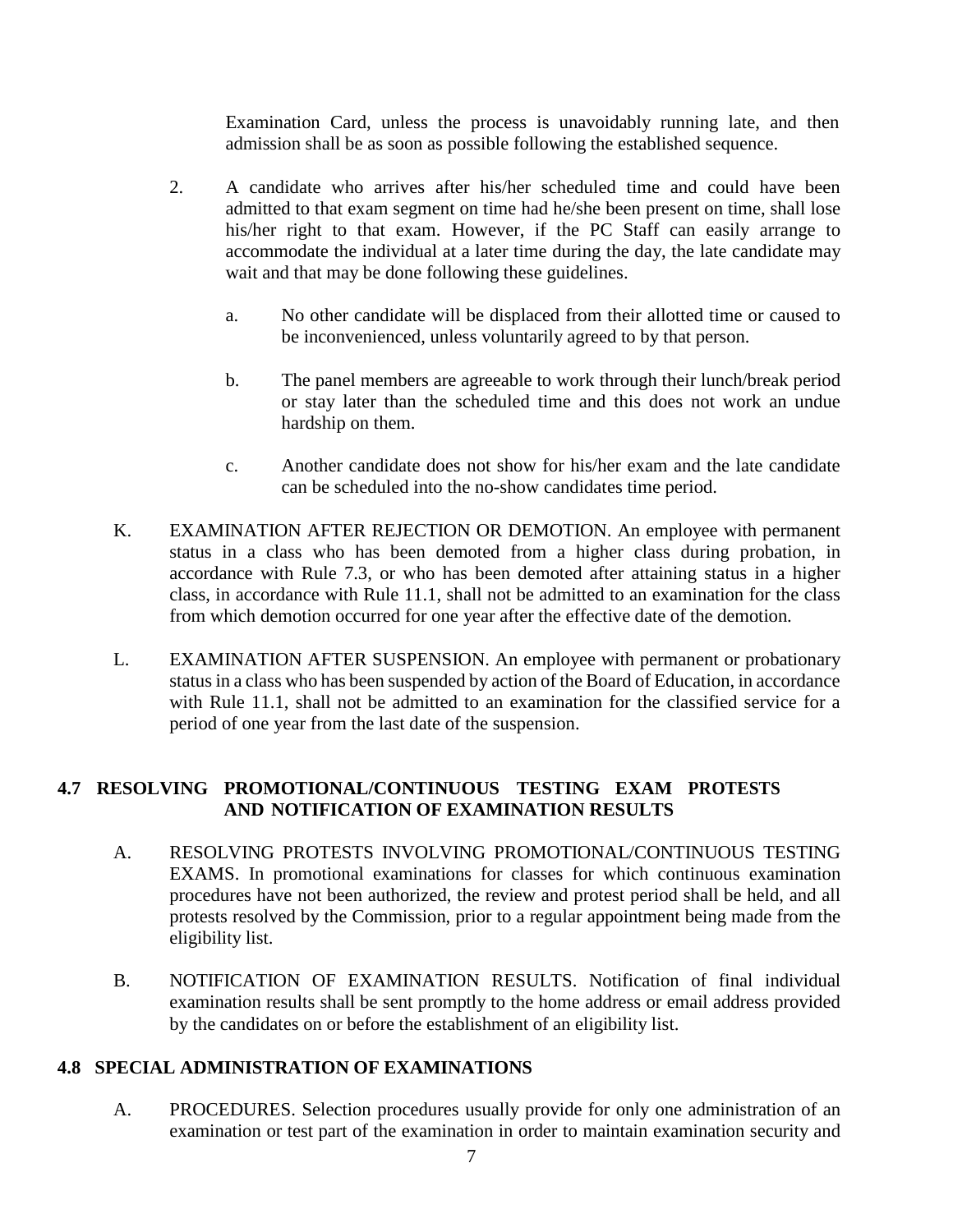to assure uniform treatment of all candidates. However, in some cases it may be in the best interests of the School District to permit special administration of an examination. Consideration is limited to the following circumstances:

- 1. Out-of-town administration will be on the same day as local administration, if possible, or as soon as practicable after local administration.
- 2. It is possible to recreate similar test situations and conditions.
- 3. A hardship case existed such as hospitalization, accident or illness which is verified by a doctor's statement indicating the inability of the applicant to participate.
- 4. There was misdelivery or delay of mail, and only if it is verified by U. S. postal authorities or by the supervisor of the School District's Mail Room.
- 5. There was an error by a Personnel Commission employee.
- 6. Religious beliefs prevent the candidate from participating in the examination at the scheduled time. Such candidate must file verification from his rabbi or minister of his membership and statement of the faith's requirement of observance of restriction of activity. However, if the class being examined for requires ability to work during the hours the candidate is prevented from activity at that time, special administration will not be authorized.
- 7. Excused military service in accordance with official orders.
- 8. Scheduled court appearance or summons for jury duty, verified by documents.

The candidate shall make a written request for special administration to the Personnel Commission staff within one week of the date of administration of the examination, stating the reasons for which special administration is requested.

B. CHANGES IN ELIGIBILITY LISTS. Changes in eligibility lists resulting from such special administration shall be reported in the same manner as the original list. Such changes shall not nullify the promulgation date of the eligibility list, nor certifications and appointments made from such lists.

## **4.9 REVIEW AND APPEALS/PROTESTS**

A. RETENTION AND AVAILABILITY OF EXAMINATION RECORDS; REVIEW AND PROTESTS. Examination records, including any recordings and the rating sheet of each member of the oral board for each candidate, shall be retained by the Personnel Commission for a period of not less than 90 days after promulgation of an eligibility list. The Commission shall prescribe procedures whereby candidates may review and protest any part of an examination. In promotional examinations for classes for which continuous examination procedures have not been authorized, the review and protest period shall be held prior to regular appointment from the eligibility list. Examination records shall not be available to the public or to any person for any purpose not directly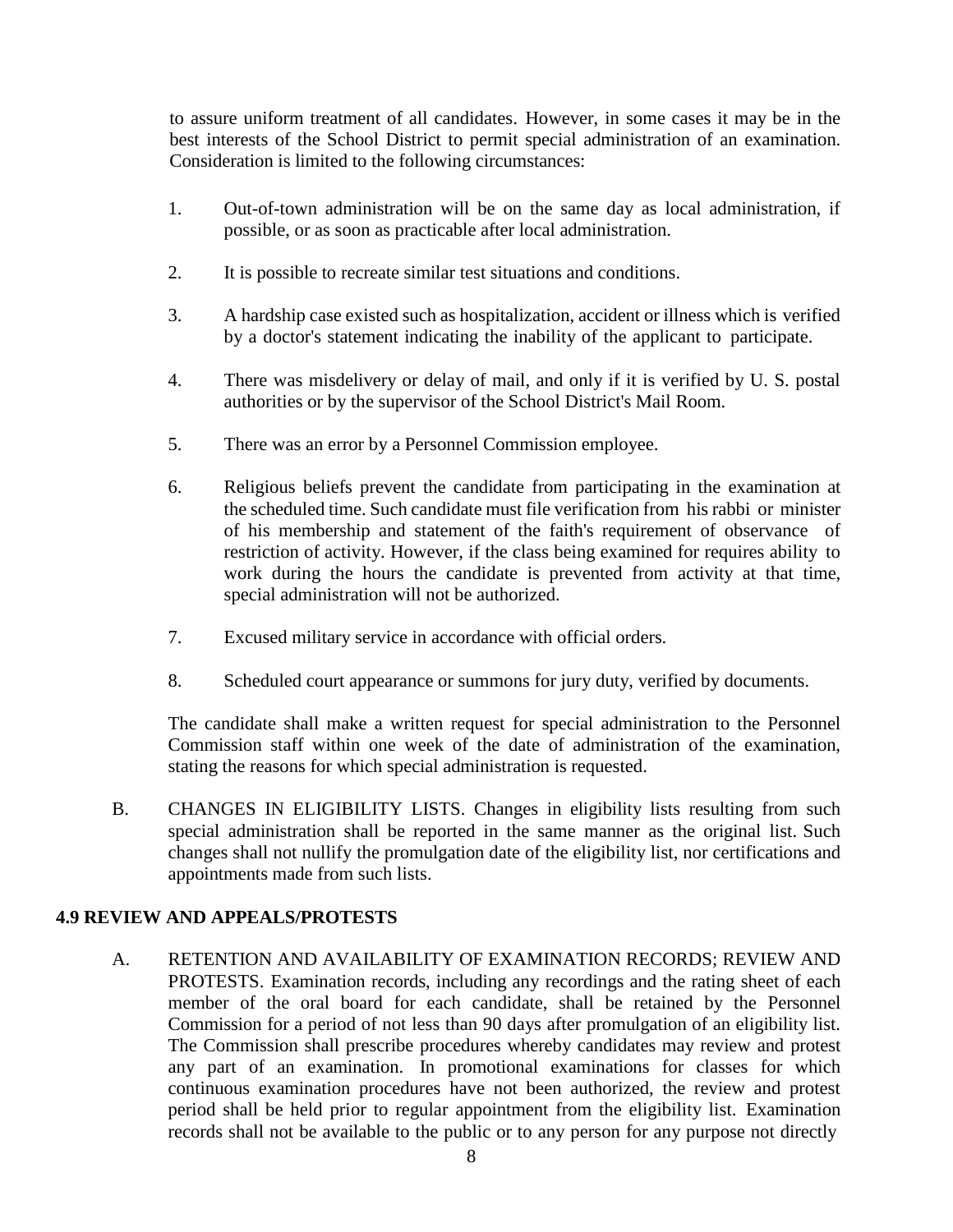connected with the examination and shall be considered confidential but shall, within reasonable time limits, be made available to a candidate or his or her representative.

Reference: California Education Code 45274

#### B. FORMAL/INFORMAL REVIEW BY CANDIDATES.

- 1. During the five working days after the administration of the specific test or test segments a candidate may request he/she be scheduled for a Formal Review of the following:
	- a. Written segments of examinations, except those listed in paragraph B, or
	- b. His/her performance segment, technical interview or qualifications appraisal interview ratings, or
	- c. The recording(s) of his/her interview(s).

Such review shall be conducted by a Personnel Commission staff member as soon as practicable, but does not have to be within the five day period itself. Any request to review examination records after the five day request period has passed shall be for Informal Review purposes only, and may not serve as the basis for a protest or appeal of any part of the examination.

2. The review provides an opportunity for candidates to obtain test performance information and to have conclusions explained or investigated. A review request does not in and of itself establish a protest or protest period.

Information that would enable a candidate to match the names of raters and their comments is not made available to any candidate. A candidate's examination papers and records may be examined only by the candidate or by his/her representative upon receipt of written authorization by the candidate acceptable to the Personnel Commission staff.

- C. SOME TESTS NOT SUBJECT TO INSPECTION. Examination papers on a form test, a commercial standardized aptitude or achievement test, or test material that has been rented, leased or obtained under a contract and where the terms of such agreement prohibit a review or inspection, shall not be subject to inspection by a candidate. However, the results of the candidate's participation in the examination may be reviewed by the candidate with a commission staff member.
- D. PROTEST BY CANDIDATE. If a candidate wishes to protest any part of an examination, which is a formal declaration of disapproval or objection to the matter he/she must submit his/her protest in writing to the Executive Officer: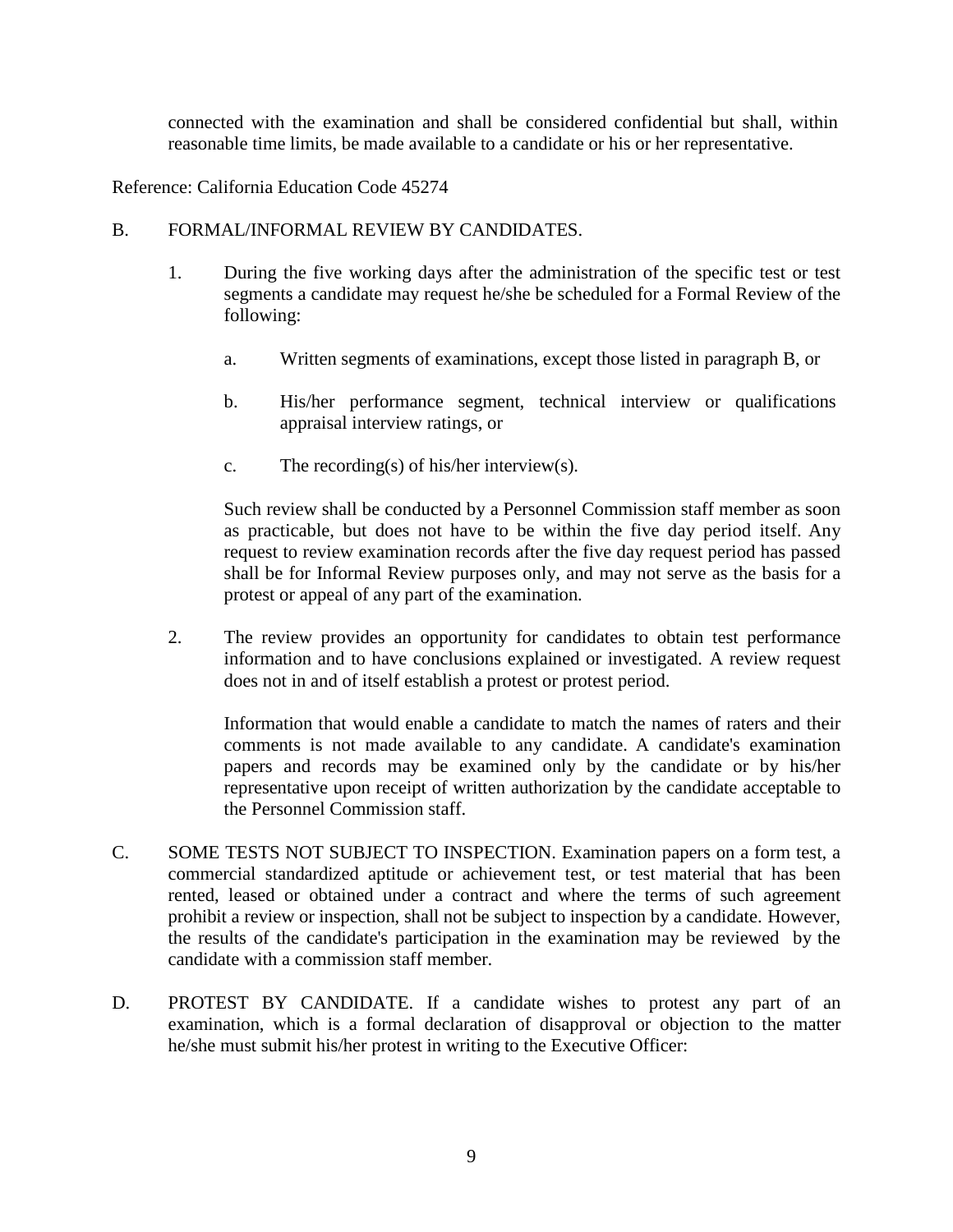- 1. Upon completion of that examination segment on the Personnel Commission provided form, or
- 2. In written form received in the Personnel Commission Office no later than the fifth working day following the day the individual's exam results for the specific exam segment is posted in the U.S. Mail, or
- 3. In written form received by the Executive Officer not later than the fifth working day following the day the candidate's examination records are available for him/her to conduct a Formal Review as provided for in paragraph B.

Such protest shall state specifically the parts of the examination or items protested, or wherein errors are alleged to have occurred, citing authorities or references to support such protest, or give other relevant information which is sufficiently specific to enable an investigation or resolution, and stating the remedy to which the candidate believes he/she is entitled. Letters which simply express disagreement with or comment on the test, test results, or which object to the judgment of the raters, are reviewed and may be acknowledged but are not eligible for consideration as an examination appeal. The Executive Officer shall review and answer all timely written protests received of any examination part. Candidates who have submitted timely protests shall be notified in writing of the disposition of their protests.

- E. APPEAL TO PERSONNEL COMMISSION. Any candidate who remains dissatisfied may appeal to the Personnel Commission within five working days after the notice of the decision of the Executive Officer was mailed or given to the candidate. Such appeal to the Personnel Commission shall be in writing and must state the specific examination parts or items protested, the basis for the protest, and the remedy sought by the candidate.
- F. CORRECTION OF ERRORS. Errors in examinations shall be corrected when discovered, regardless of lapse of time after the establishment of an eligibility list. Such corrections shall be applied uniformly to all candidates. Changes in eligibility lists resulting from corrections of errors shall be reported in the same manner as the original lists. Such changes shall not nullify the promulgation date of the eligibility list, nor certifications and appointments made from such lists.
- G. COPYING PROHIBITED, NOTE TAKING. No one shall copy questions, answers, typed rating standards or descriptions of rating categories from a rating sheet, or in any way alter or mutilate an examination paper or records made available for inspection. Violations may result in cancellation of eligibility and disqualification for future examinations. Notes taken with Personnel Commission provided paper and pens may be taken as long as they relate only to the candidate's performance in a specific test segment or category, not individual test items or numbers, or the word rating on the rating guide received in each category or as an overall rating. Overall or general comments of a Rater pertaining to the reviewing candidate may be copied by the reviewing candidate. Notes may not be taken in shorthand or in a foreign language. All notes are subject to review and editing by Personnel Commission staff prior to being removed from the area.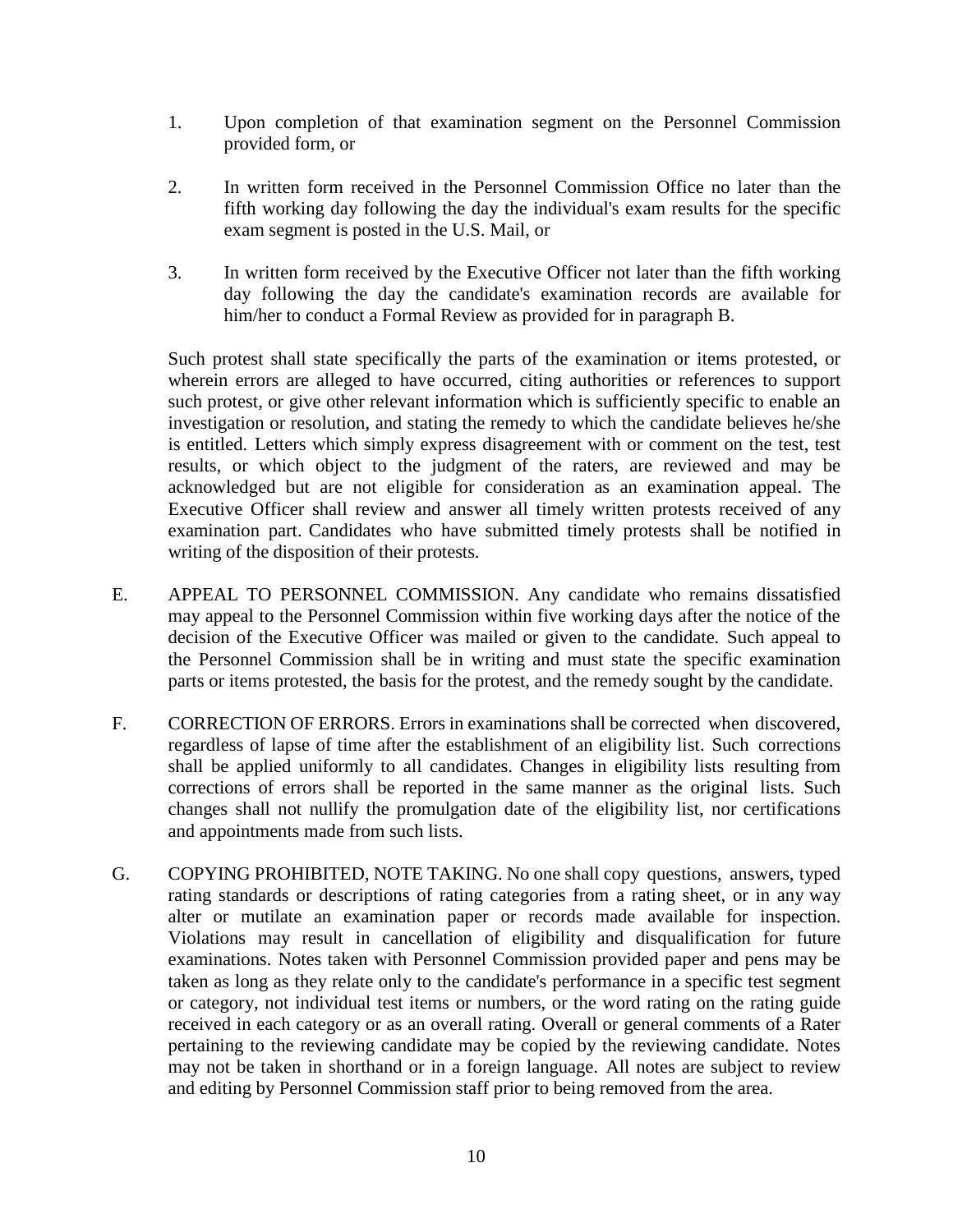H. For purposes of this rule the time frame shall be computed as  $D + 5$ . That is D (the day of an event, such as an exam segment is taken, or a notice is placed in the U.S. Mail) plus 5 working days.

# **4.10 EXAMINATION FOR BUSINESS MANAGER AND CERTAIN OTHER POSITIONS**

- A. POSITIONS SUBJECT TO EXAMINATION. Open competitive and promotional examinations in accordance with Education Code Section 45280 shall be given for the class of business manager, for any other single position class which the Commission declares to be at or above the level of business manager, and for classes containing positions which, as determined by the Commission, are positions in which 50 percent or more of regularly assigned duties during the school year consisting of directing, coordinating, supervising, or administering one or more of the following functions:
	- 1. The preparation of budgets of funds to be used for educational purposes.
	- 2. The interpretation or evaluation from an educational standpoint of equipment, material and housing.
	- 3. The interpretation and evaluation of school information in terms of educational significance and from an educational standpoint or viewpoint.
- B. ELIGIBILITY TO COMPETE. All permanent employees of the District, classified and certificated, who meet the established minimum qualifications, shall be eligible to compete in the examination as promotional candidates.
- C. PROMOTIONAL CREDITS. Promotional credits, including seniority credits, if any, shall be equally applicable to both classified and certificated promotional candidates.
- D. MERGING OF ELIGIBILITY LISTS. Eligibility lists resulting from such an open competitive and promotional examination shall be merged according to the order of the examination scores into a single eligibility list, after the scores of each candidate on the promotional list have been adjusted for promotional credits, including seniority, if any.
- E. ENTRANCE LEVEL. The examination for any such position shall not be construed to be an entrance level position examination (no veteran's credit allowed.)

Reference: California Education Code 45272, 45280

## **4.11 CONTINUOUS EXAMINATION**

EDUCATION CODE 45292 CONTINUOUS EXAMINATIONS. The Commission may provide for the continuous examination of applicants for both open and promotional examinations.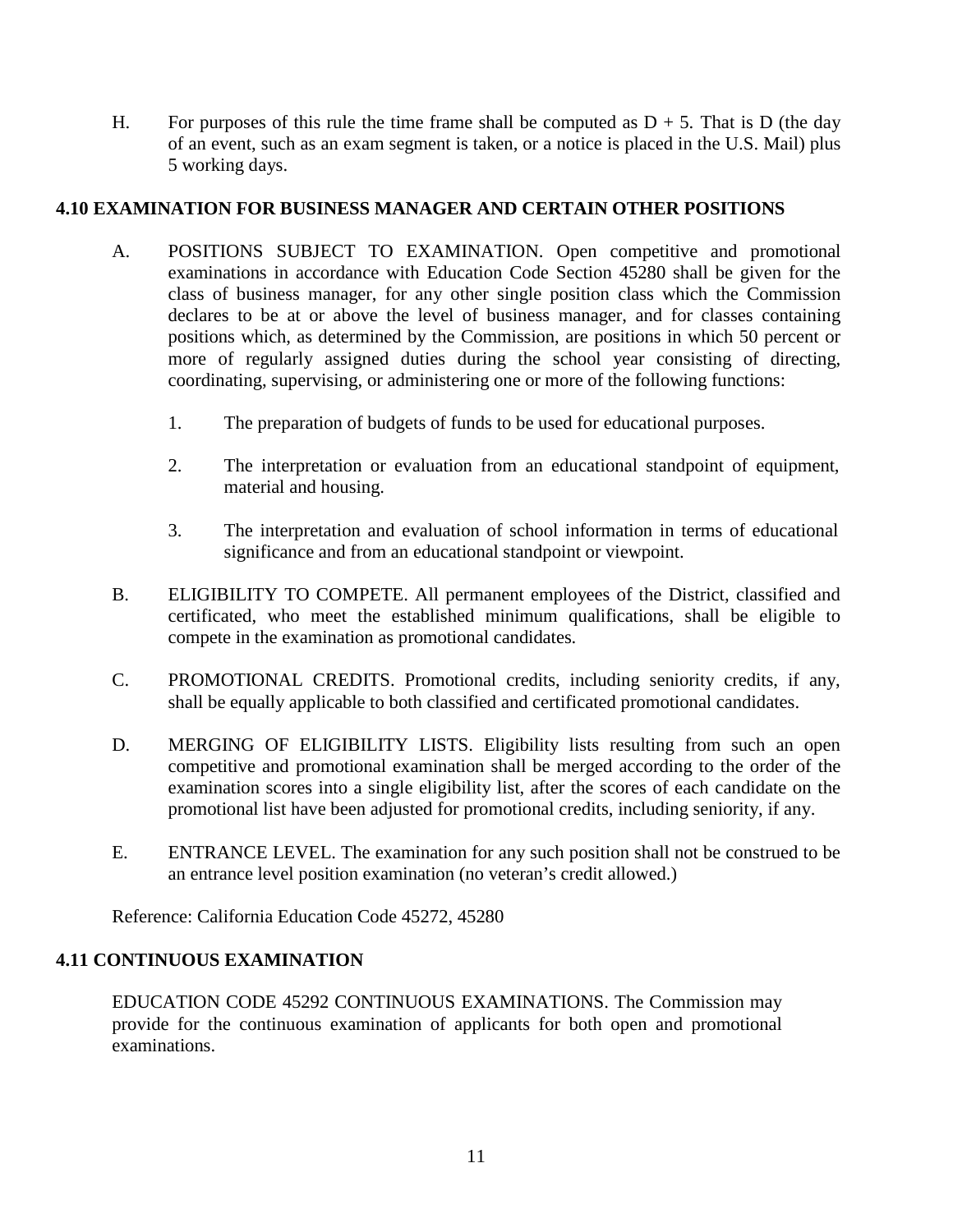A. AUTHORIZATION OF EXAMINATION. When there is a shortage of eligibles to fill vacancies in the service in any class, the Personnel Commission may authorize recruitment by continuous examinations, provided it is not practicable to provide eligibles by promotional examinations only.

All qualified applicants who have applications or interest cards on file at the time of examination shall be notified. The examination shall be promulgated under similar conditions and techniques as previous examinations for the same class, and the resulting eligibility lists may be merged with previous lists for the class in the relative order of merit of the eligibles.

B. TERMINATION OF CONTINUOUS EXAMINATION. Termination of continuous examination procedures for any class may be effected by appropriate action of the Personnel Commission.

## **4.12 VETERANS' CREDIT**

A. VETERAN DEFINED. Veteran as used in this article means any person who has served in the United States armed forces in time of war, or national emergency declared by the President of the United States of America, and who has been discharged or released under conditions other than dishonorable, proof of which shall be submitted to the Commission at the time of the examination.

Armed forces means the United States Air Force, Army, Navy, Marine Corps, or Coast Guard.

Reference: California Education Code 45294

DISABLED VETERAN DEFINED. "Disabled veteran" as used in this article means any veteran, as defined in Section 45294, who is currently declared by the United States Veterans Administration to be 10 percent or more disabled as a result of service in the armed forces. Proof of disability shall be deemed conclusive if it is of record in the United States Veterans Administration.

Reference: California Education Code 45295

B. ADDITIONAL CREDIT FOR VETERANS' ENTRANCE EXAMINATIONS. In the case of all entrance examinations, veterans with 30 days or more of service who become eligible for appointment by attaining the passing mark established for the examination, shall be allowed an additional credit of five points and disabled veterans shall be allowed an additional credit of up to 10 points, which shall be added to the percentages attained in the examinations by the veterans. Veterans shall be placed on eligible lists and be eligible for appointment in the order and on the basis of the percentages attained by them in examinations after the credit of five points, or ten points in the case of disabled veterans, if added.